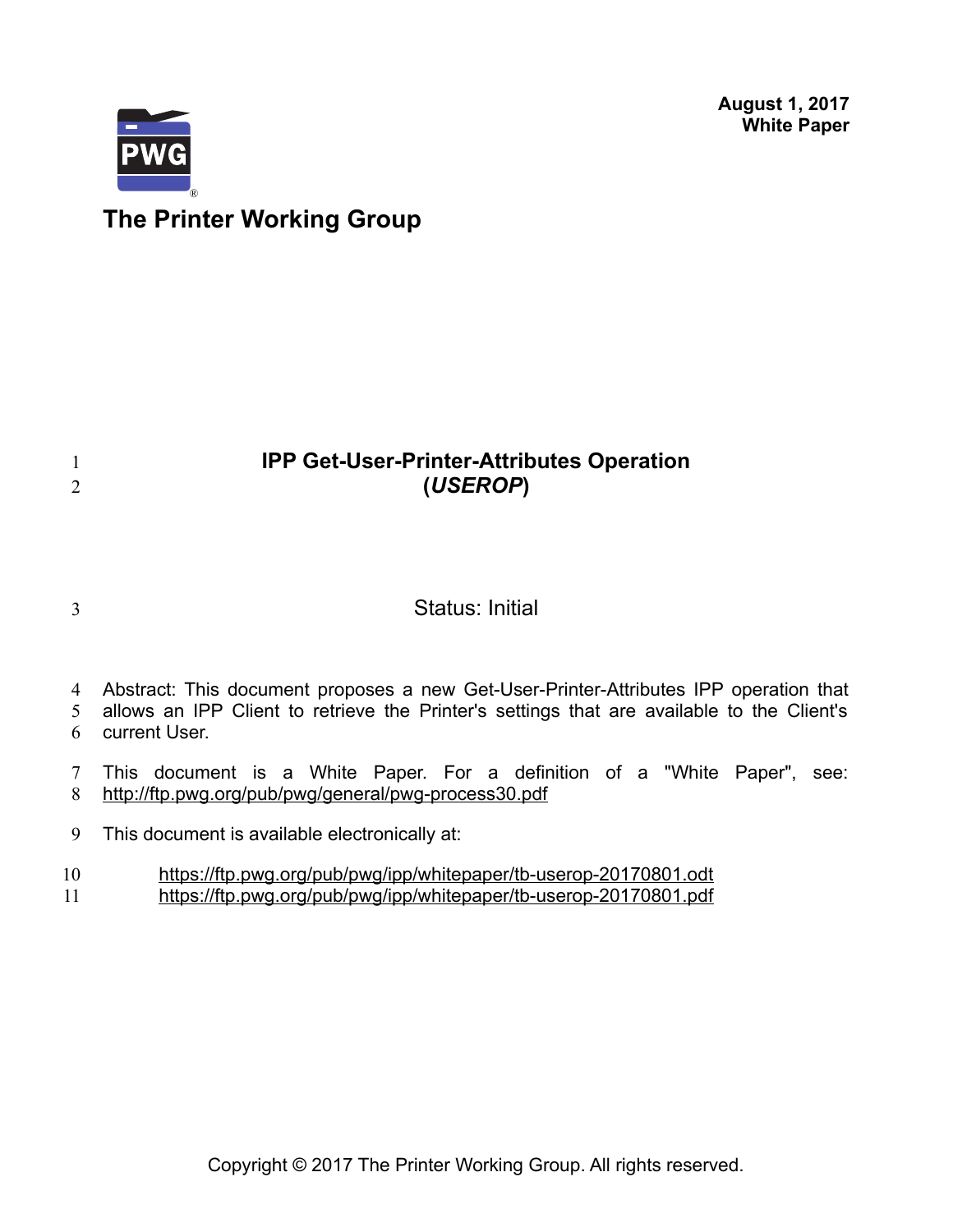Copyright © 2017 The Printer Working Group. All rights reserved. 12

#### Title: *IPP Get-User-Printer-Attributes Operation (USEROP)* 13

The material contained herein is not a license, either expressed or implied, to any IPR owned or controlled by any of the authors or developers of this material or the Printer Working Group. The material contained herein is provided on an "AS IS" basis and to the maximum extent permitted by applicable law, this material is provided AS IS AND WITH ALL FAULTS, and the authors and developers of this material and the Printer Working Group and its members hereby disclaim all warranties and conditions, either expressed, implied or statutory, including, but not limited to, any (if any) implied warranties that the use of the information herein will not infringe any rights or any implied warranties of merchantability or fitness for a particular purpose. 14 15 16 17 18 19 20 21 22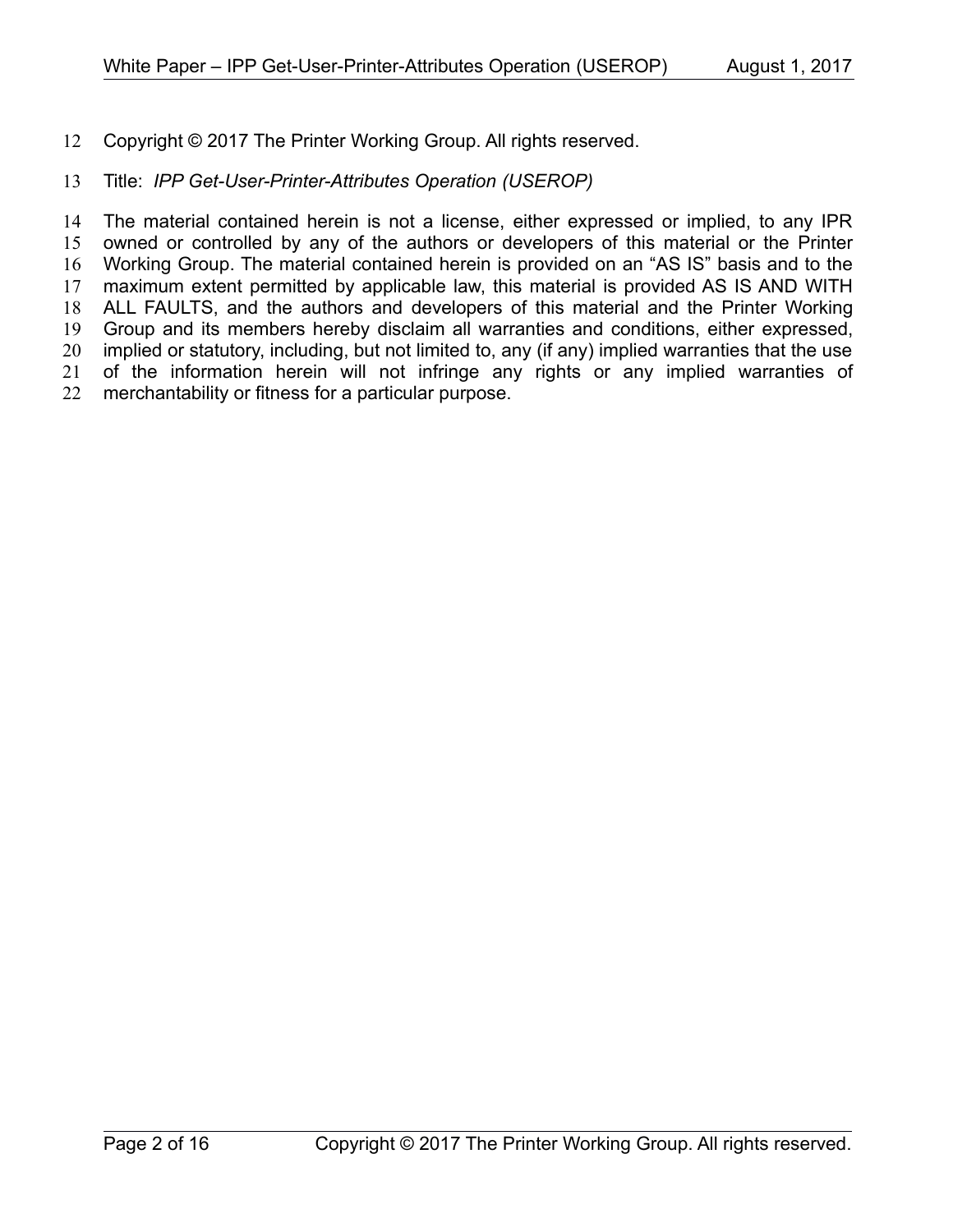| 23 | <b>Table of Contents</b>                                                |  |
|----|-------------------------------------------------------------------------|--|
| 24 |                                                                         |  |
| 25 |                                                                         |  |
| 26 |                                                                         |  |
| 27 |                                                                         |  |
| 28 |                                                                         |  |
| 29 |                                                                         |  |
| 30 |                                                                         |  |
| 31 |                                                                         |  |
| 32 | 3.1.2 User Not Listed in Print Policy Denied Ability to Print in Color7 |  |
| 33 |                                                                         |  |
| 34 |                                                                         |  |
| 35 |                                                                         |  |
| 36 |                                                                         |  |
| 37 |                                                                         |  |
| 38 |                                                                         |  |
| 39 |                                                                         |  |
| 40 |                                                                         |  |
| 41 |                                                                         |  |
| 42 |                                                                         |  |
| 43 |                                                                         |  |
| 44 |                                                                         |  |
| 45 |                                                                         |  |
| 46 |                                                                         |  |
| 47 |                                                                         |  |
| 48 |                                                                         |  |
| 49 |                                                                         |  |
| 50 |                                                                         |  |
| 51 |                                                                         |  |
| 52 |                                                                         |  |
| 53 |                                                                         |  |
| 54 |                                                                         |  |

| ×  | ×  |
|----|----|
|    |    |
|    |    |
|    |    |
| I  | I  |
| ۰. | ۰. |
| v  | v  |
| ×  | ×  |
|    |    |

# **List of Figures**

56

## **List of Tables**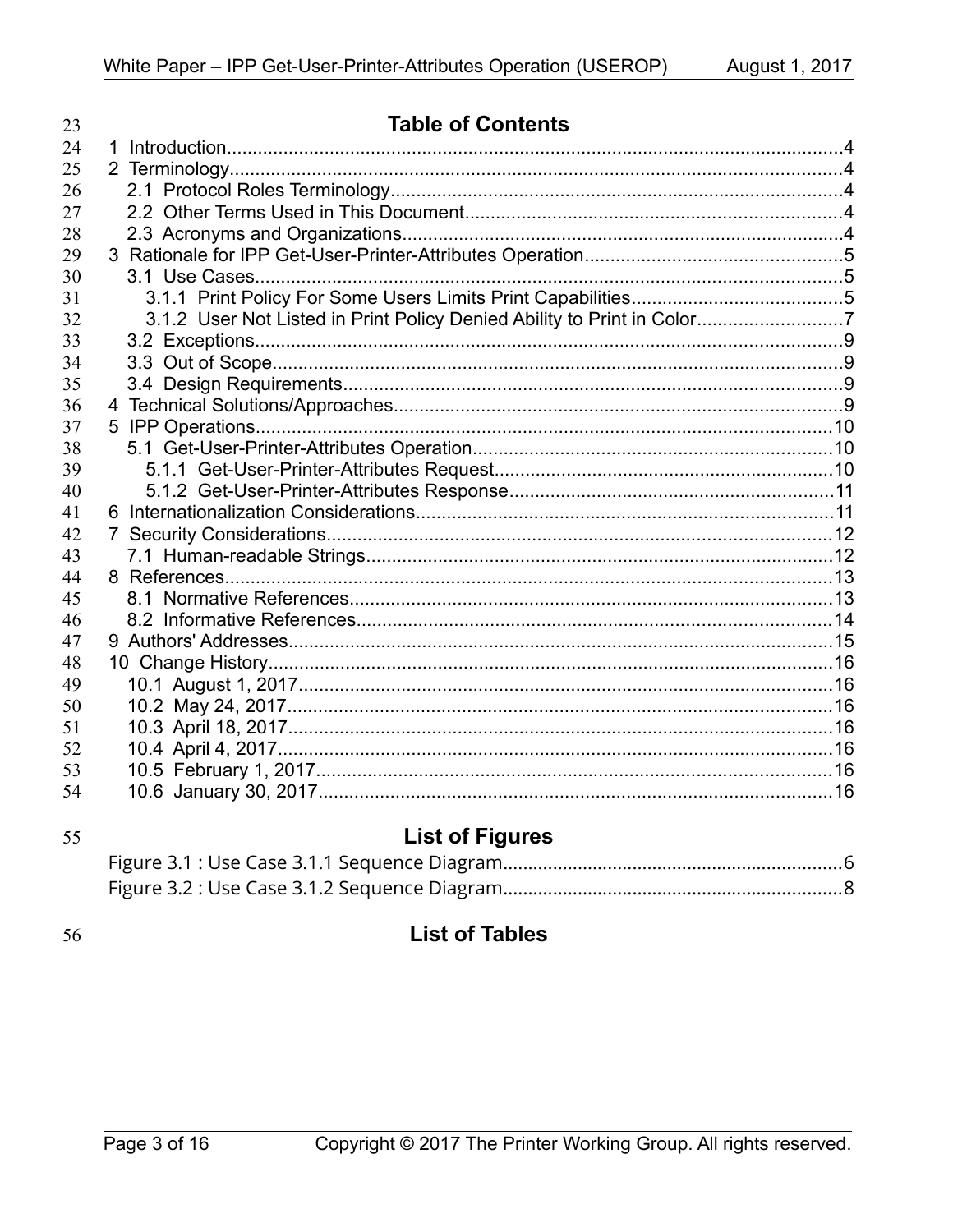## **1 Introduction** 57

This document proposes a new Get-User-Printer-Attributes IPP operation that allows an IPP Client to retrieve the Printer's settings that are available to the Client's current User. It is semantically identical to the existing Get-Printer-Attributes IPP operation IRFC80111. with the key difference that the Printer will always respond with an authentication challenge. Once the Client has authenticated using the User's credentials, the Printer will respond with the settings for that user. 58 59 60 61 62 63

## **2 Terminology** 64

## **2.1 Protocol Roles Terminology** 65

This document defines the following protocol roles in order to specify unambiguous conformance requirements: 66 67

*Client*: Initiator of outgoing IPP session requests and sender of outgoing IPP operation requests (Hypertext Transfer Protocol -- HTTP/1.1 [\[RFC7230\]](#page-12-0) User Agent). 68 69

*Printer*: Listener for incoming IPP session requests and receiver of incoming IPP operation 70

requests (Hypertext Transfer Protocol -- HTTP/1.1 [\[RFC7230\]](#page-12-0) Server) that represents one 71

or more Physical Devices or a Logical Device. 72

## **2.2 Other Terms Used in This Document** 73

User: A person or automata using a Client to communicate with a Printer. 74

## **2.3 Acronyms and Organizations** 75

- *IANA*: Internet Assigned Numbers Authority,<http://www.iana.org/> 76
- *IETF*: Internet Engineering Task Force,<http://www.ietf.org/> 77
- *ISO*: International Organization for Standardization,<http://www.iso.org/> 78
- 79 PWG: Printer Working Group,<http://www.pwg.org/>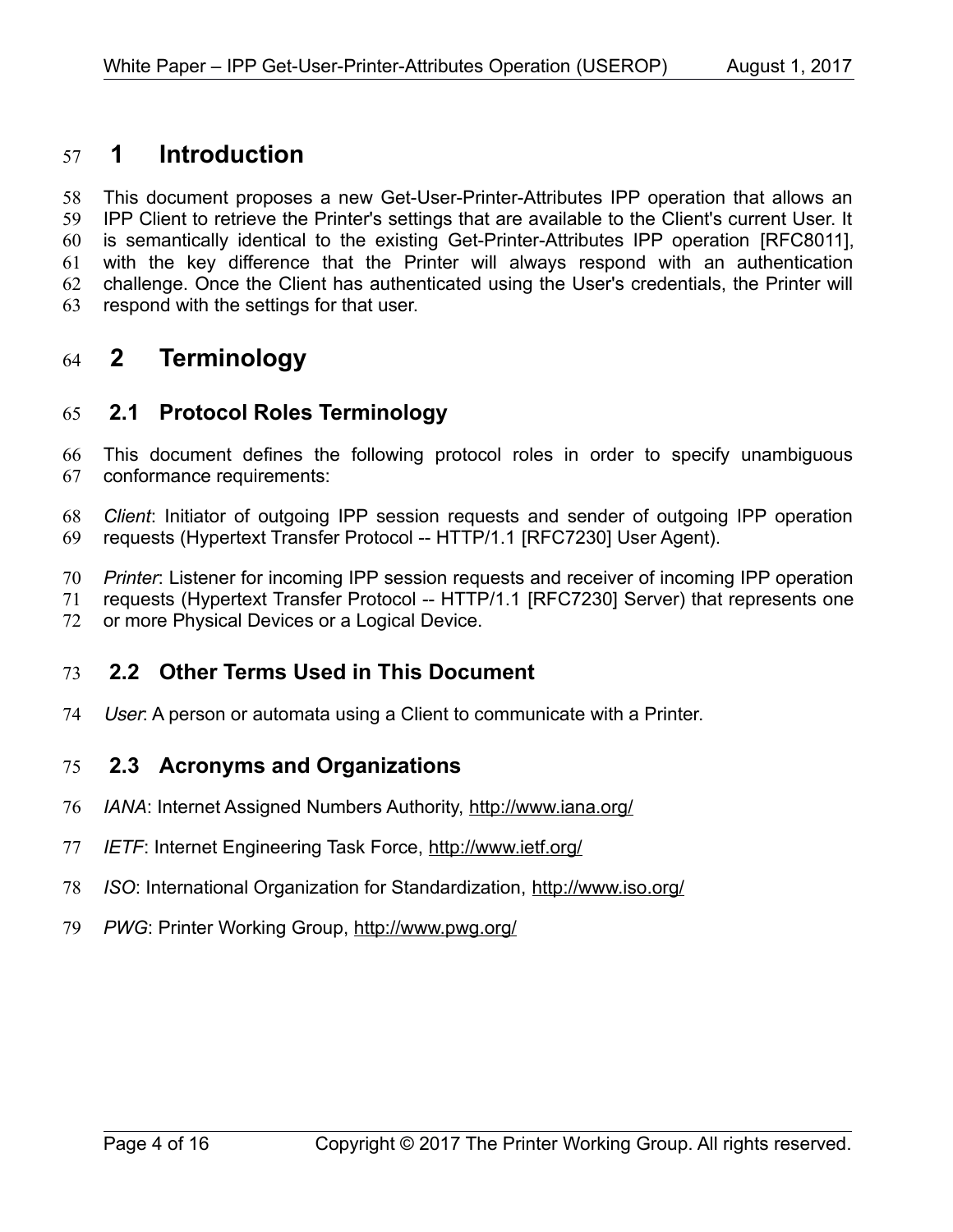## **3 Rationale for IPP Get-User-Printer-Attributes Operation** 80

While there are many solutions, both standard and non-standard, for creating print policies that provide a way to specify allowed or disallowed features according to individual users, systems, applications and so forth, there is no established method that is in-band of IPP. Having a print policy method using IPP would better support systems such as IPP Everywhere [\[PWG5100.14\]](#page-12-2) in print infrastructures provided by public print providers, enterprises or educational environments such as university settings. 81 82 83 84 85 86

Technical justification for pursuing the creation of a new IPP operation rather than reusing or overloading existing operations such as Get-Printer-Attributes is discussed in section [4.](#page-8-0) 87 88

## <span id="page-4-0"></span> **3.1 Use Cases** 89

The need for solutions to these use cases emerged during the process of writing the IPP Implementor's Guide v2 [\[PWG5100.19\].](#page-12-1) 90 91

#### **3.1.1 Print Policy For Some Users Limits Print Capabilities** 92

Sue wants to print her report on her department's workgroup printer. She wants to print it in color to make the color graphs look best. However, she has abused her printing privileges, so her department head has instructed the network administrator to restrict her user account's ability to print in color. 93 94 95 96

Sue opens the document on her laptop, chooses to print, and selects the department's workgroup printer. The Printer authenticates the laptop using Sue's credentials, and then provides the laptop with the print choices available for Sue's account, which does not include color printing. Sue decides whether to print it in black-and-white anyway or to print from one of the campus print centers, where she can pay to print in color. 97 98 99 100 101

Bob is an associate professor in the same department as Sue. His account has no limitations for color printing. He opens a document on his tablet, taps to print, and selects the department's workgroup printer. His tablet presents print options including the option of printing in color. Bob chooses to print in color, and prints his document, which prints in color as he expects. 102 103 104 105 106

Figure [3.1](#page-5-0) illustrates this use case with a sequence diagram. 107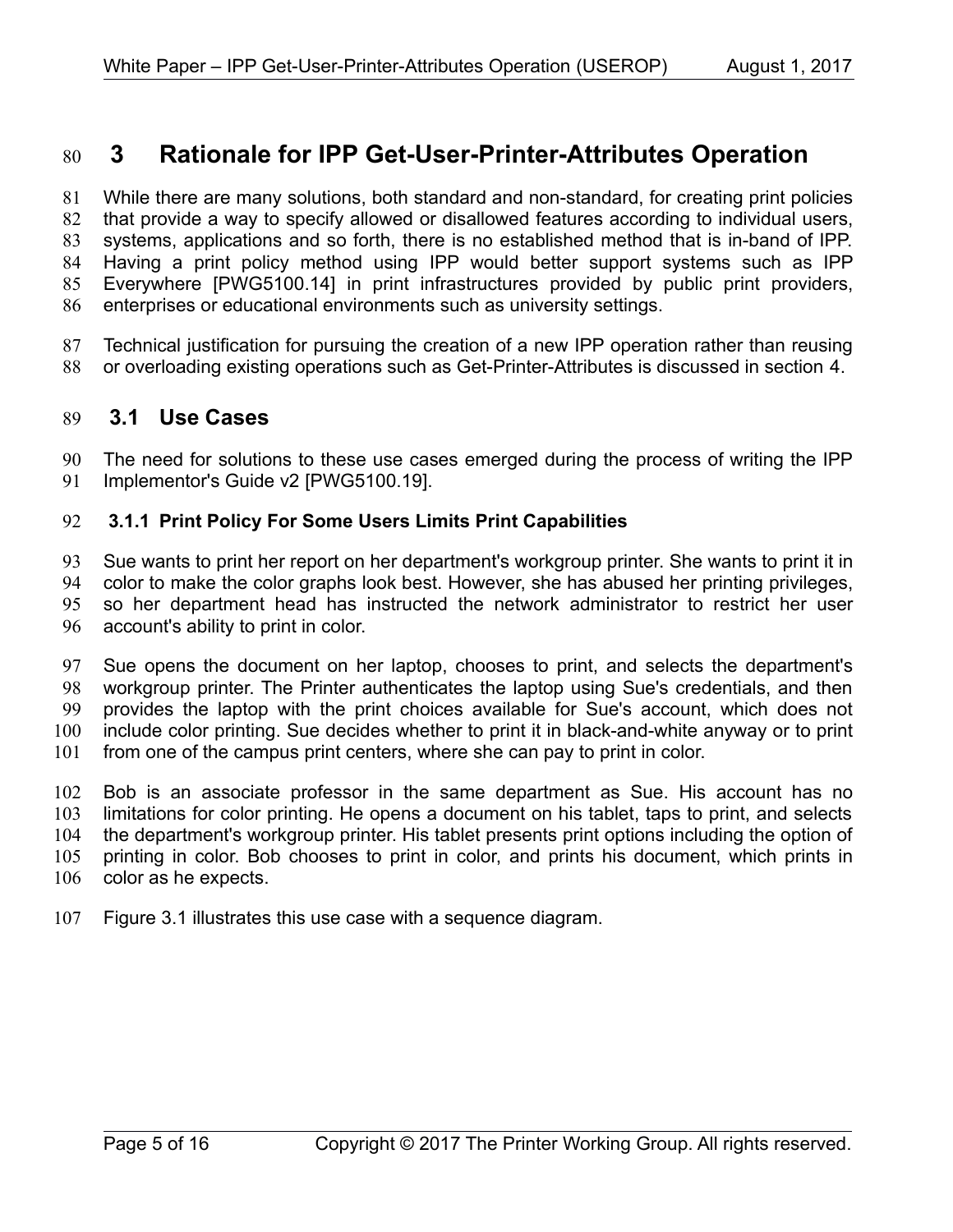

<span id="page-5-0"></span>*Figure 3.1 : Use Case 3.1.1 Sequence Diagram*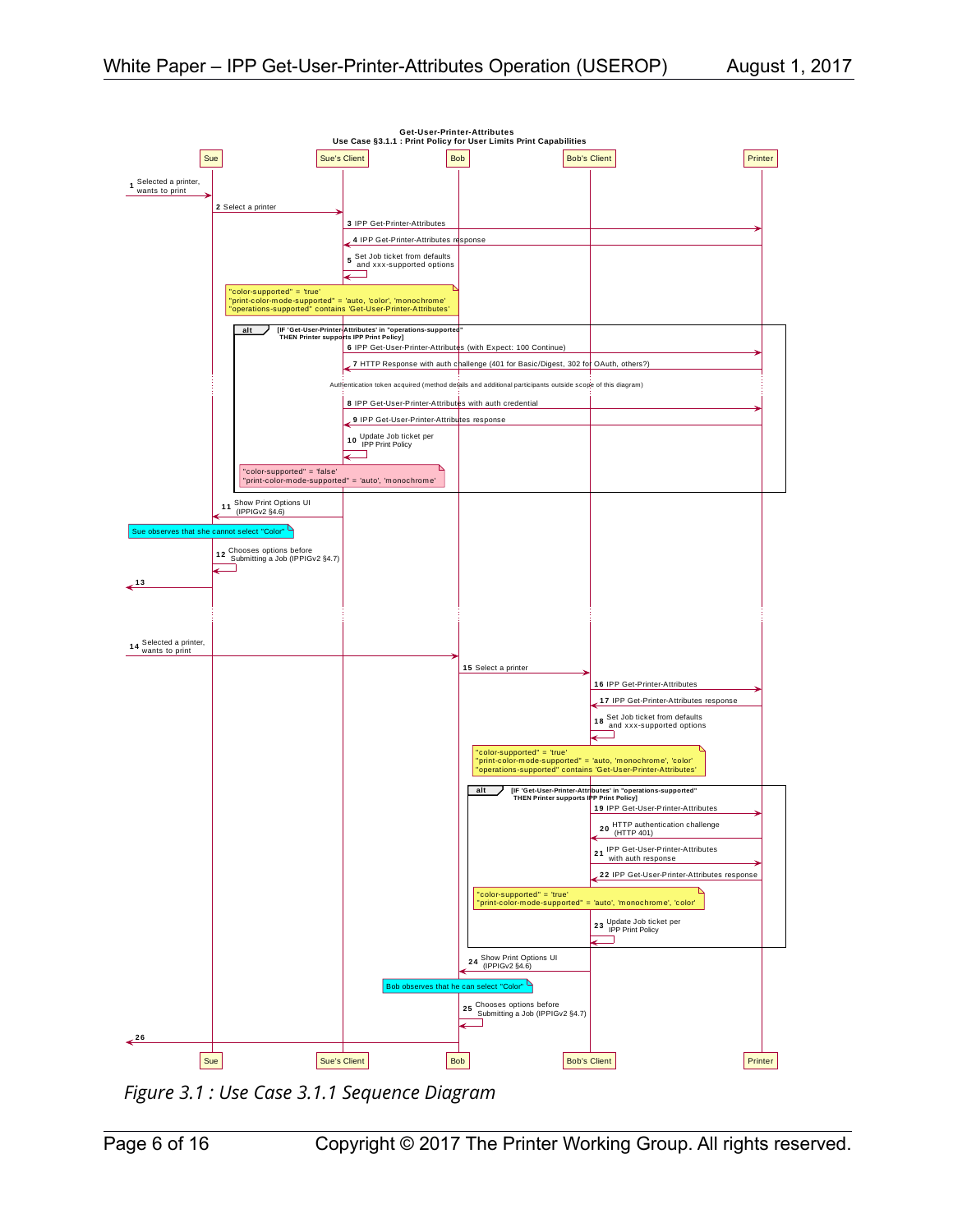#### **3.1.2 User Not Listed in Print Policy Denied Ability to Print in Color** 108

In this use case, a user who is not named in the print policy system is denied the ability to print using existing conventional IPP print protocol use. The Client may implement support for IPP Print Policy but authentication may fail, or the Client may have not implemented support for IPP Print Policy. 109 110 111 112

Duncan is at the office and needs to print a 5 page report that contains color diagrams before his next meeting. His office user account has been granted permission by his office network administrator to print in color. Duncan opens the document on his tablet, taps to print, and selects the desired Printer. The tablet fetches the Printer's default capabilities, and then authenticates using Duncan's user account to retrieve the print options available to him as per his account's print policy, including the option to print in color or monochrome. He prints the document using the color option, retrieves the hardcopy from the printer, and then goes on to his meeting. 113 114 115 116 117 118 119 120

Ed is visiting Duncan's office and needs to print a 3 page document. Ed is not listed as a user in the print policy. Ed opens the document on his laptop, clicks to print, and selects the Printer recommended by Duncan. The laptop does not support print policies or does but has no valid credentials. The Printer provides Ed's laptop with the default print capabilities. When the Job is submitted to the Printer, the Printer rejects the Job or identifies the setting that were adjusted, since unknown users don't have the right to print in color on this printer. 121 122 123 124 125 126 127

Figure [3.2](#page-7-0) illustrates this use case with a sequence diagram. 128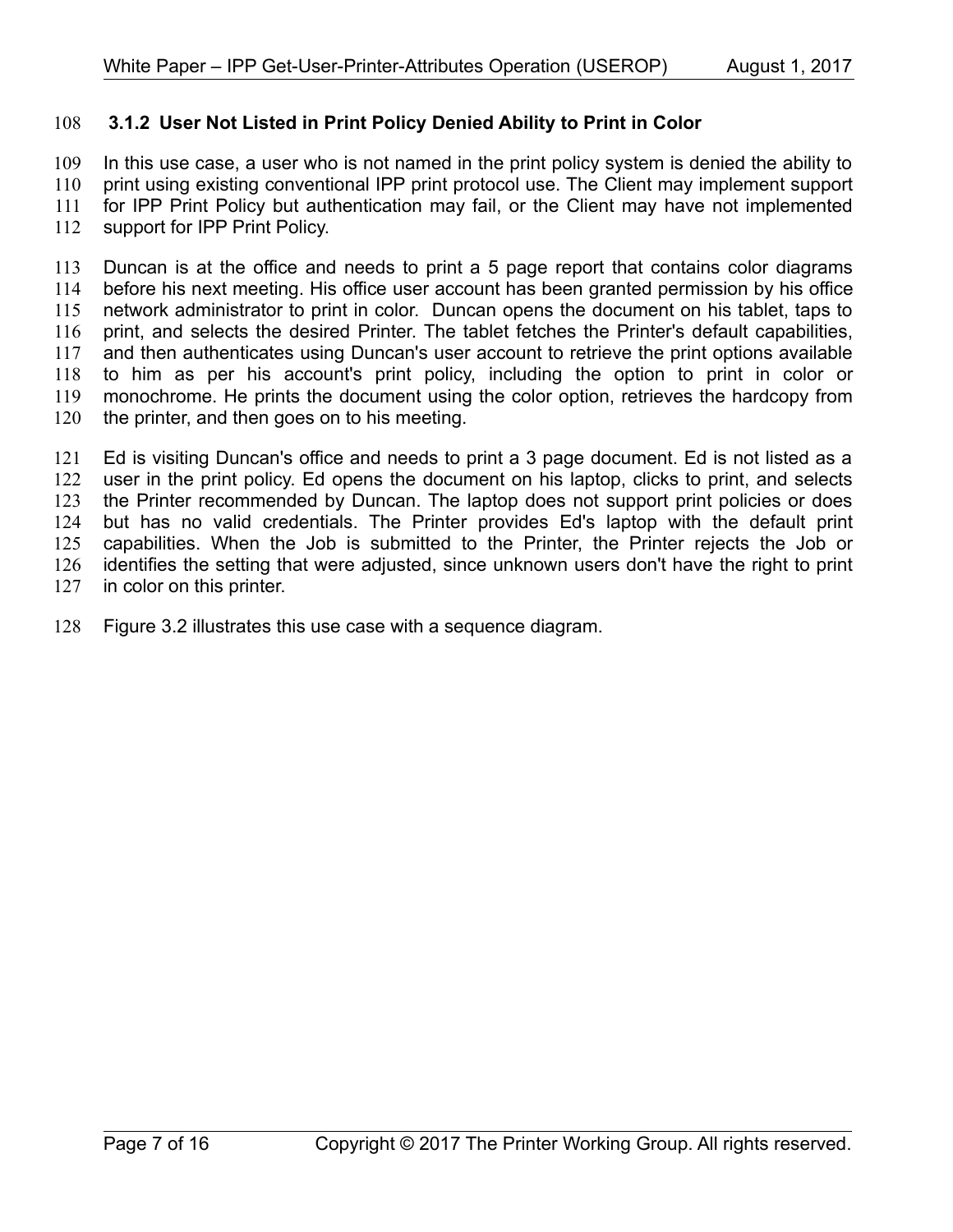

<span id="page-7-0"></span>*Figure 3.2 : Use Case 3.1.2 Sequence Diagram*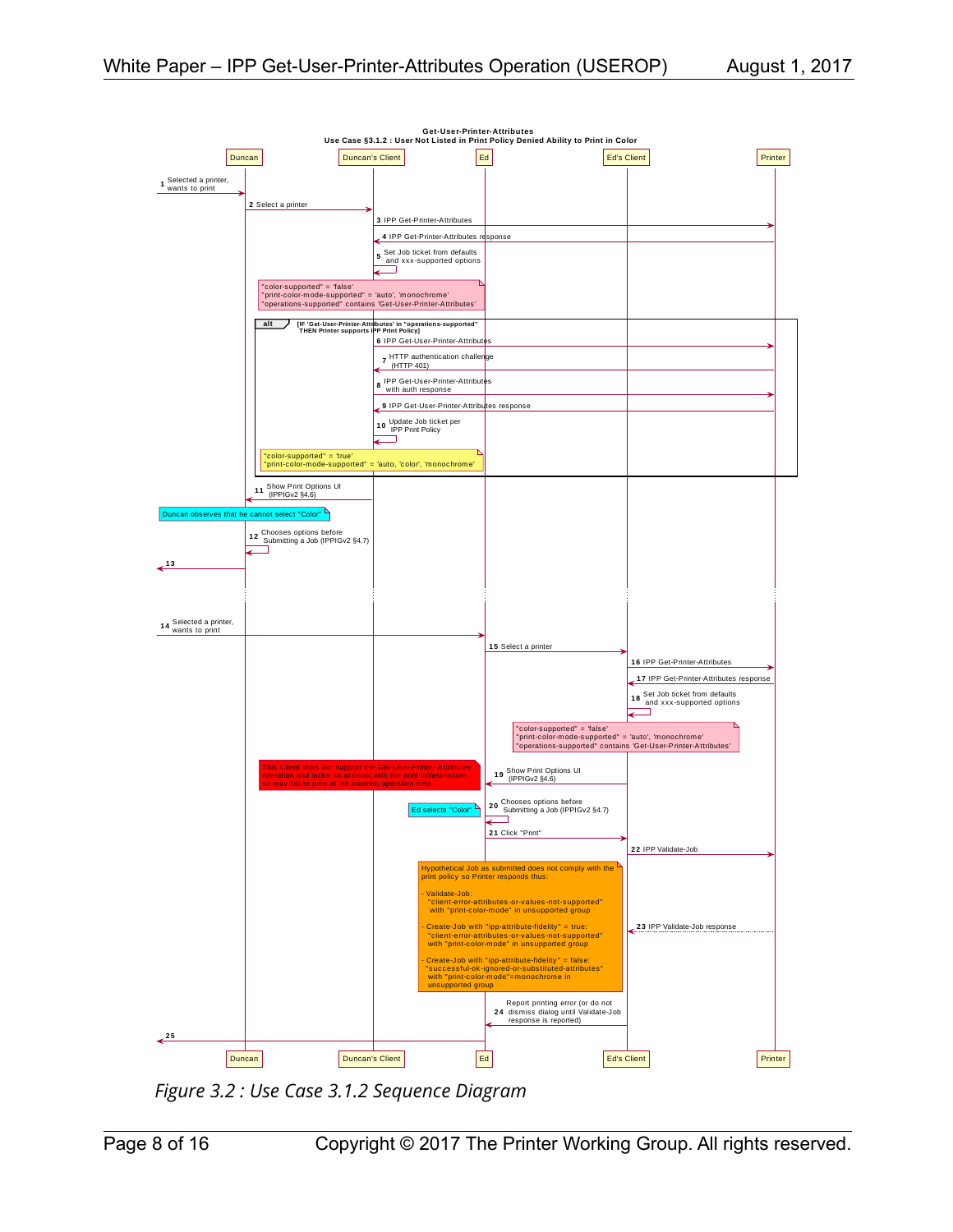### **3.2 Exceptions** 129

There are no exceptions to the use cases in section [3.1.](#page-4-0) 130

### **3.3 Out of Scope** 131

- The following are considered out of scope for this document: 132
- 1. Definition of actual print policies. 133
- 2. Definition of how print policy management systems structure and/or organize the sets of users and their policies. 134 135
- 3. Definition of non-IPP protocols that can provide similar functionality. 136

### **3.4 Design Requirements** 137

- The design requirements for this document are: 138
- 1. Identify an appropriate set of IPP operations that allows a supporting Client to acquire from the target Printer the set of print features available for a particular User. 139 140 141
- 2. Identify an appropriate Printer behavior and expected Client behavior for a nonsupporting Client (i.e. one that is unaware of this new system) can still be a legitimate actor in the print policy system. 142 143 144
- 3. Identify an appropriate set of IPP operations and attributes that allows a Printer to refer a Client to a trusted IPP Print Policy Service, such that the Client can assert that the options it provides with a submitted job do comply with a policy originating from that trusted policy server. 145 146 147 148
- 4. Maintain backward compatibility with existing versions of IPP (IPP/1.1, IPP/2.x). 149
- 5. Register all attributes and operations with IANA. 150
- The design recommendations for this document are: 151
- 1. Recommend suitable authentication methods and guidelines for the use of those methods that could inform the creation of a high quality Client user experience. 152 153

## <span id="page-8-0"></span> **4 Technical Solutions/Approaches** 154

Although the existing Get-Printer-Attributes operation [\[RFC8011\]](#page-13-0) conveys the needed information and could be used for this task, few legacy Clients expect the Printer to respond to a Get-Printer-Attributes operation with an HTTP authentication challenge. To preserve backward compatibility with legacy Clients, a new operation is defined here, with semantics similar to Get-Printer-Attributes. 155 156 157 158 159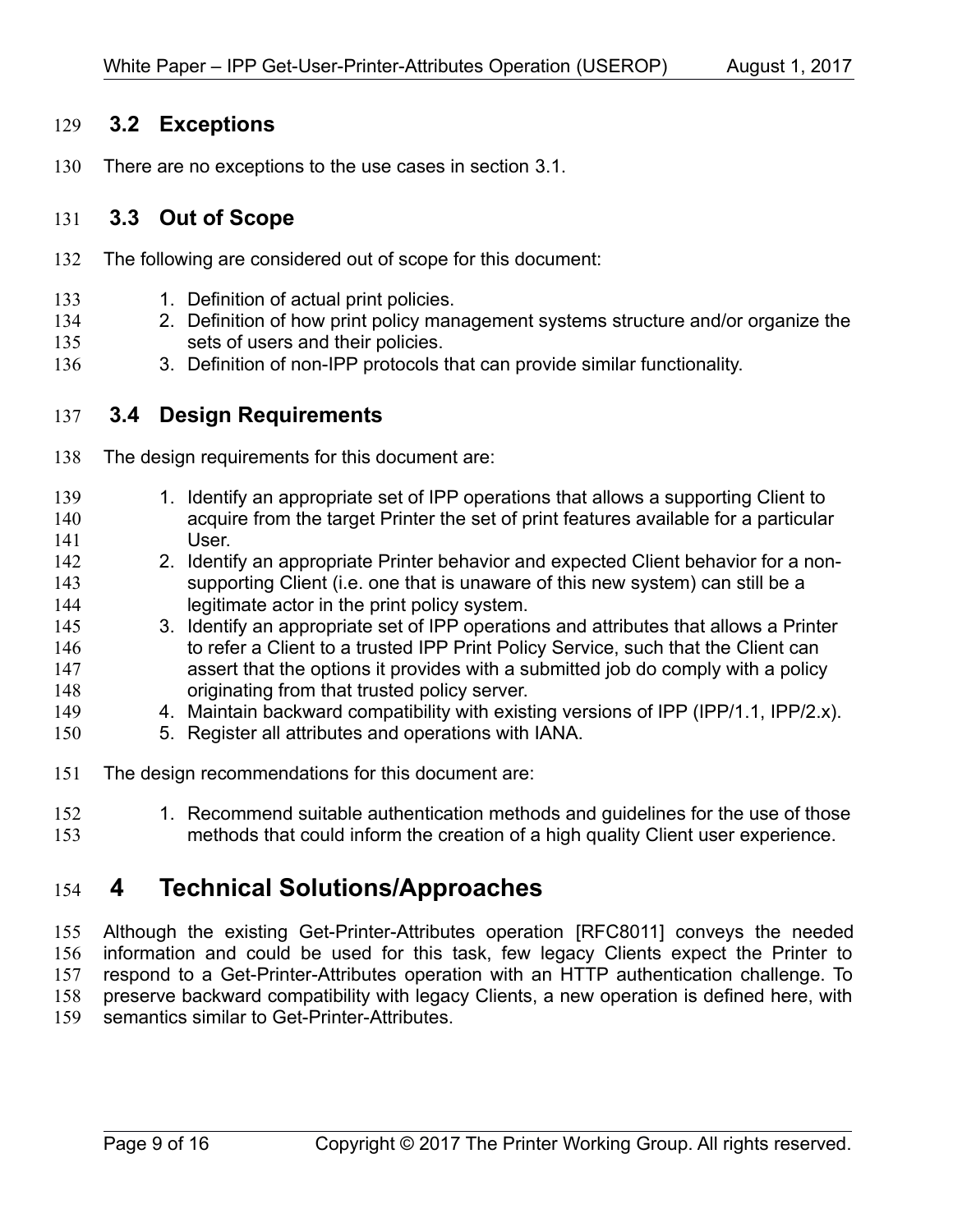## **5 IPP Operations** 160

## **5.1 Get-User-Printer-Attributes Operation** 161

This REQUIRED operation allows a Client to request the values of the attributes of a Printer. This operation is semantically similar to the Get-Printer- Attributes operation [\[RFC8011\]](#page-13-0) except that the returned attributes and values MAY be different depending on the most authenticated user, and the Client MUST be prepared to respond to an HTTP authentication challenge. The Client detects whether the Printer supports this operation by examining the "operations-supported" attribute [\[RFC8011\].](#page-13-0) 162 163 164 165 166 167

If the Client initiates the Get-User-Printer-Attributes operation over a non-TLS connection, the Client MUST be prepared to receive an HTTP 426 response to upgrade the connection to TLS [\[RFC2817\].](#page-12-5) The Printer MUST only send Get-User-Printer-Attributes responses over TLS connections. 168 169 170 171

#### **5.1.1 Get-User-Printer-Attributes Request** 172

The following groups of attributes are supplied as part of the Get-User-Printer-Attributes request: 173 174

- Group 1: Operation Attributes 175
- Natural Language and Character Set: 176
- The "attributes-charset" and "attributes-natural-language" attributes as described in [\[RFC8011\]](#page-13-0) Section 4.1.4.1. 177 178
- Target: 179

#### The "printer-uri" (uri) operation attribute, which is the target for this operation as described in [\[RFC8011\]](#page-13-0) Section 4.1.5. 180 181

Requesting User Name: 182

The "requesting-user-name" (name(MAX)) attribute SHOULD be supplied by the Client as described in [\[RFC8011\]](#page-13-0) Section 9.3. In addition, the "requesting-user-uri" (uri) [\[PWG5100.13\]a](#page-12-4)nd "requesting-user-vcard" (1setOf text(MAX)) [\[PWG5100.SYSTEM\]](#page-12-3) attribute SHOULD be supplied by the Client as described in their respective PWG specifications. These attributes SHOULD be sent even when HTTP authentication is used, since the "most authenticated user" principle applies here as with all IPP operations, as pe[r](#page-13-0) [\[RFC8011\]](#page-13-0) Section 9.3. 183 184 185 186 187 188 189 190

"requested-attributes" (1setOf keyword): 191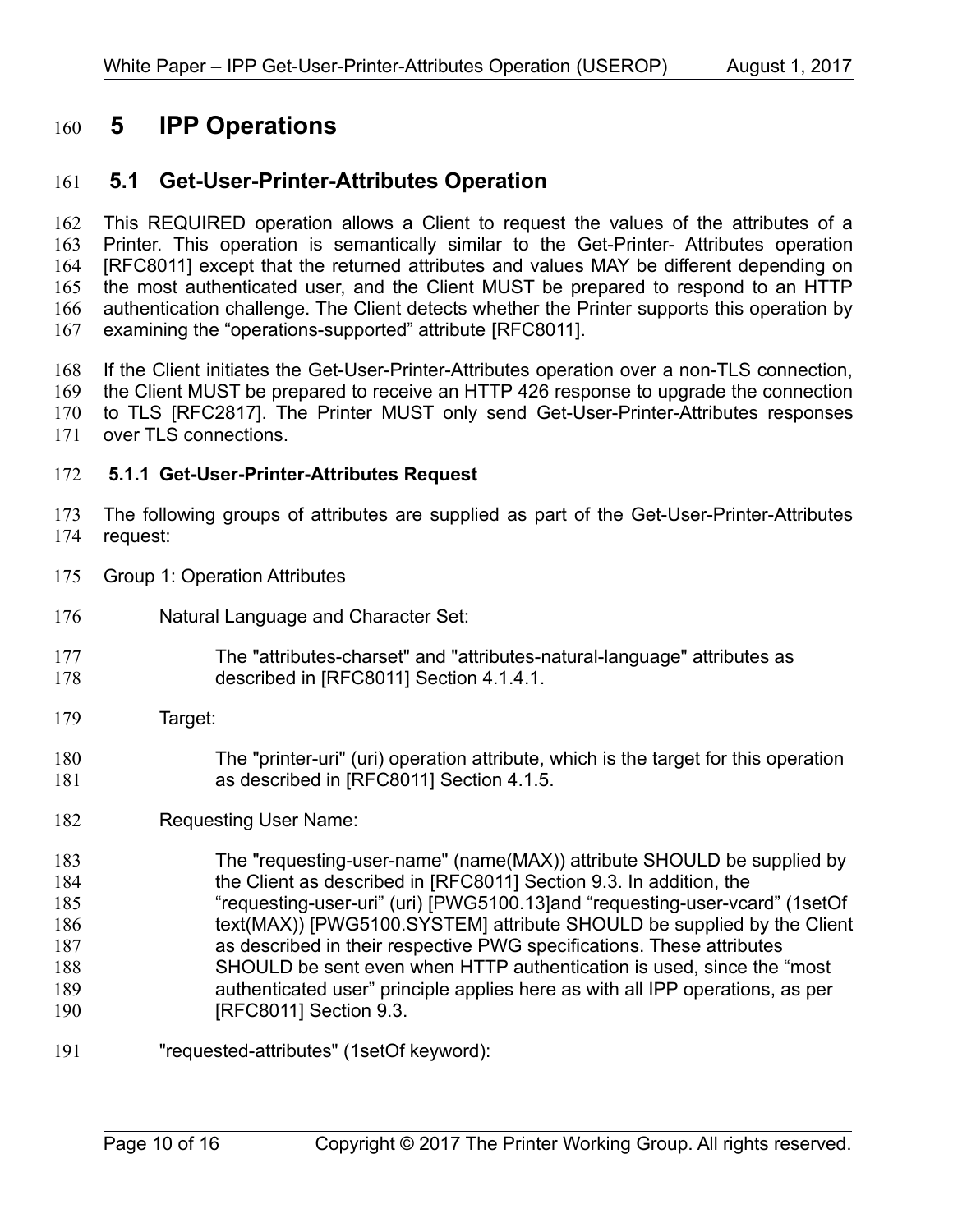- The "requested-attributes" (1setOf keyword) attribute SHOULD be supplied by the Client as described in [\[RFC8011\]](#page-13-0) Section 4.2.5.1. 192 193
- "document-format" (mimeMediaType): 194
- The "document-format" (mimeMediaType) attribute SHOULD be supplied by the Client as described in [\[RFC8011\]](#page-13-0) Section 4.2.5.1. 195 196

#### **5.1.2 Get-User-Printer-Attributes Response** 197

- The Printer returns the following sets of attributes as part of the Get-User-Printer-Attributes response: 198 199
- Group 1: Operation Attributes 200
- Natural Language and Character Set: 201
- The "attributes-charset" and "attributes-natural-language" attributes as described in [\[RFC8011\]](#page-13-0) Section 4.1.4.1. 202 203
- Status Message: 204

In addition to the REQUIRED status-code returned in every response, the response MAY include a "status-message" (text(255)) and/or a "detailedstatus-message" (text(MAX)) operation attribute as described in [\[RFC8011\]](#page-13-0) Appendix B and Section 4.1.6. 205 206 207 208

- Group 2: Unsupported Attributes 209
- See [\[RFC8011\]](#page-13-0) Section 4.1.7 for details on returning unsupported attributes. 210
- Group 3: Printer Attributes 211
- This is the set of requested attributes and their current values. See [\[RFC8011\]](#page-13-0) Section 4.2.5.2 for details. 212 213

## **6 Internationalization Considerations** 214

- For interoperability and basic support for multiple languages, conforming implementations MUST support the Universal Character Set (UCS) Transformation Format -- 8 bit (UTF-8) [\[RFC3629\]](#page-12-8) encoding of Unicode [\[UNICODE\]](#page-13-2) [\[ISO10646\]](#page-12-7) and the Unicode Format for Network Interchange [\[RFC5198\].](#page-12-6) 215 216 217 218
- Implementations of this specification SHOULD conform to the following standards on processing of human-readable Unicode text strings, see: 219 220
- Unicode Bidirectional Algorithm [\[UAX9\]](#page-13-1)  left-to-right, right-to-left, and vertical 221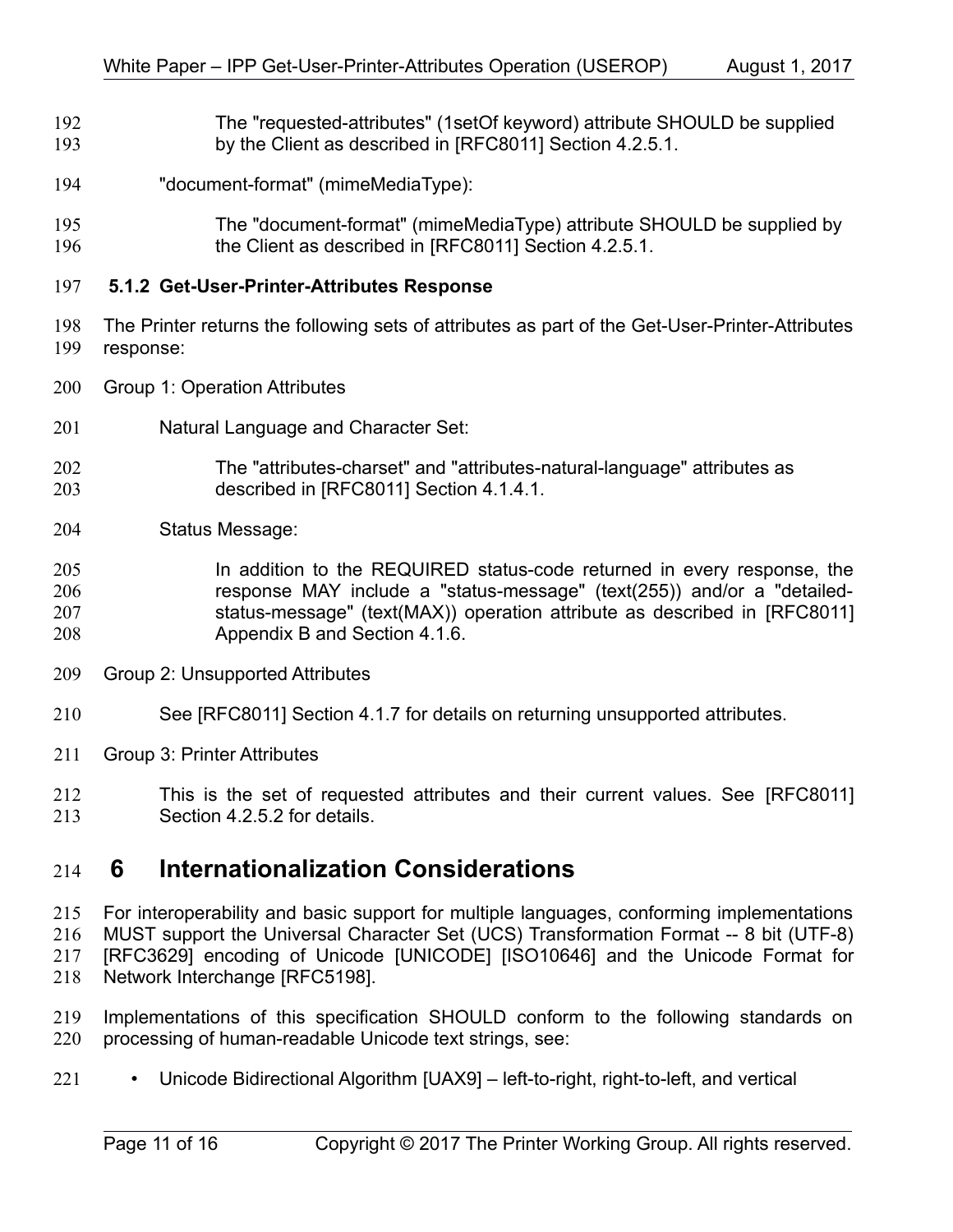- Unicode Line Breaking Algorithm [\[UAX14\]](#page-13-14)  character classes and wrapping 222
- Unicode Normalization Forms [\[UAX15\]](#page-13-13)  especially NFC for [\[RFC5198\]](#page-12-6) 223
- Unicode Text Segmentation [\[UAX29\]](#page-13-12)  grapheme clusters, words, sentences 224
- Unicode Identifier and Pattern Syntax [\[UAX31\]](#page-13-11)  identifier use and normalization 225
- Unicode Collation Algorithm [\[UTS10\]](#page-13-10)  sorting 226
- Unicode Locale Data Markup Language [\[UTS35\]](#page-13-9)  locale databases 227

Implementations of this specification are advised to also review the following informational documents on processing of human-readable Unicode text strings: 228 229

- Unicode Character Encoding Model [\[UTR17\]](#page-13-8)  multi-layer character model 230
- Unicode in XML and other Markup Languages [\[UTR20\]](#page-13-7)  XML usage 231
- Unicode Character Property Model [\[UTR23\]](#page-13-6)  character properties 232
- Unicode Conformance Model [\[UTR33\]](#page-13-5)  Unicode conformance basis 233

## **7 Security Considerations** 234

The security considerations for the Get-User-Printer-Attributes operation build upon those defined for IPP/1.1 [\[RFC8011\]](#page-13-0) and IPP/2.0 [\[PWG5100.12\]](#page-12-9) for the Validate-Job, Create-Job and Print-Job operations. In addition to those security considerations, a Printer MUST NOT send a Get-User-Printer-Attributes response over a non-TLS connection. 235 236 237 238

#### **7.1 Human-readable Strings**  239

Implementations of this specification SHOULD conform to the following standard on processing of human-readable Unicode text strings, see: 240 241

- Unicode Security Mechanisms [\[UTS39\]](#page-13-4)  detecting and avoiding security attacks 242
- Implementations of this specification are advised to also review the following informational document on processing of human-readable Unicode text strings: 243 244
- Unicode Security FAQ [\[UNISECFAQ\]](#page-13-3)  common Unicode security issues 245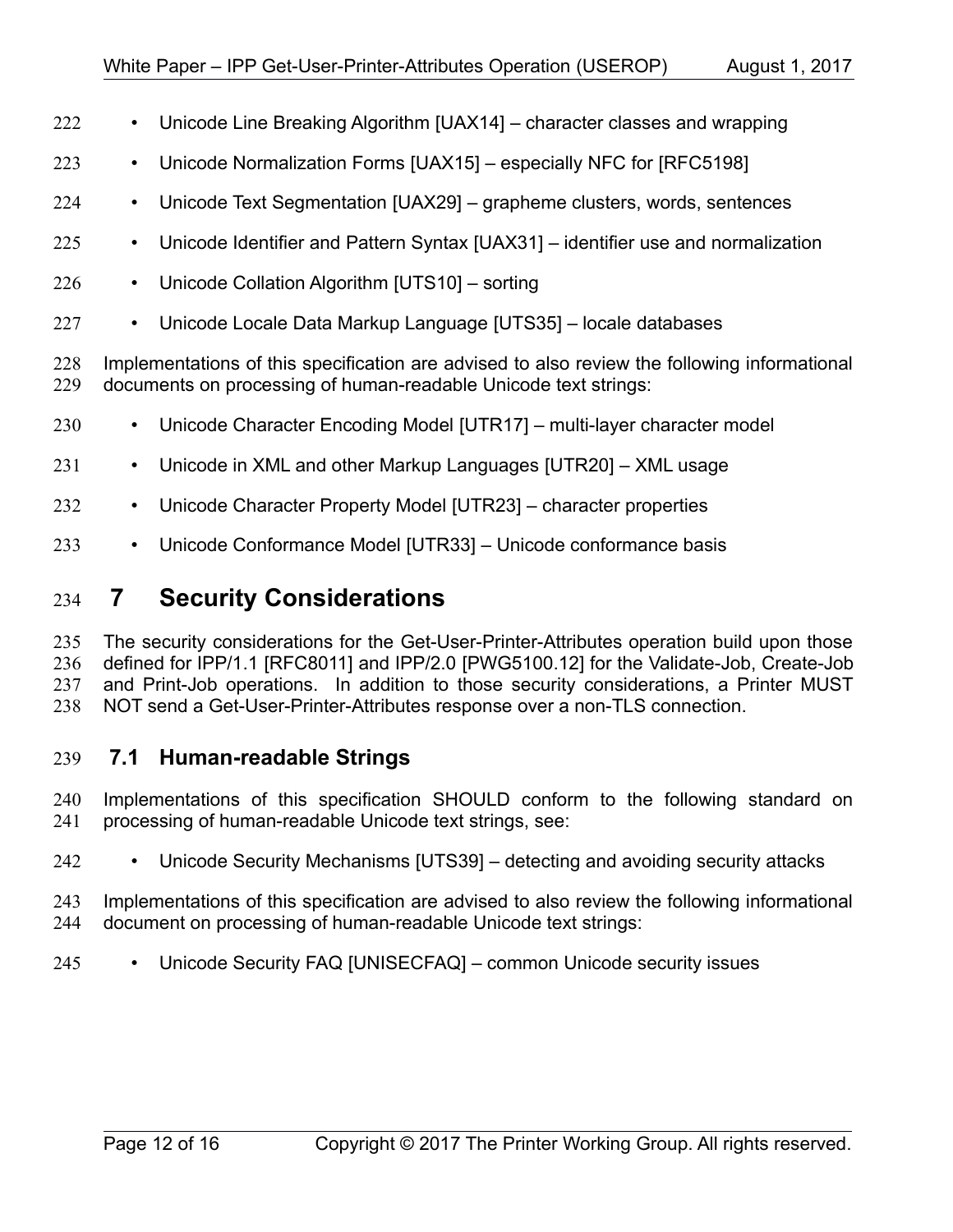## **8 References** 246

## **8.1 Normative References** 247

<span id="page-12-9"></span><span id="page-12-8"></span><span id="page-12-7"></span><span id="page-12-6"></span><span id="page-12-5"></span><span id="page-12-4"></span><span id="page-12-3"></span><span id="page-12-2"></span><span id="page-12-1"></span><span id="page-12-0"></span>

| 248<br>249               | [ SO10646]   | "Information technology -- Universal Coded Character Set (UCS)",<br>ISO/IEC 10646:2011                                                                                                                        |
|--------------------------|--------------|---------------------------------------------------------------------------------------------------------------------------------------------------------------------------------------------------------------|
| 250<br>251<br>252        | [PWG5100.12] | R. Bergman, H. Lewis, I. McDonald, M. Sweet, "IPP Version 2.0, 2.1,<br>and 2.2", PWG 5100.12-2015, October 2015,<br>http://ftp.pwg.org/pub/pwg/standards/std-ipp20-20151030-5100.12.pdf                       |
| 253<br>254<br>255<br>256 | [PWG5100.13] | M. Sweet, I. McDonald, P. Zehler, "IPP: Job and Printer Extensions -<br>Set 3 (JPS3)", PWG 5100.13-2012, July 2012,<br>http://ftp.pwg.org/pub/pwg/candidates/cs-ippjobprinterext3v10-<br>20120727-5100.13.pdf |
| 257<br>258<br>259<br>260 | [PWG5100.14] | M. Sweet, I. McDonald, A. Mitchell, J. Hutchings, "IPP Everywhere",<br>5100.14-2013, January 2013,<br>http://ftp.pwg.org/pub/pwg/candidates/cs-ippeve10-20130128-<br>5100.14.pdf                              |
| 261<br>262<br>263        | [PWG5100.19] | S. Kennedy, "IPP Implementor's Guide v2.0", PWG 5100.19-2015,<br>August 2015, http://ftp.pwg.org/pub/pwg/candidates/cs-ippig20-<br>20150821-5100.19.pdf                                                       |
| 264<br>265               |              | [PWG5100.SYSTEM] I. McDonald, "IPP System Service v1.0", PWG 5100.SYSTEM, TBD,<br>http://ftp.pwg.org/pub/pwg/ipp/wd/wd-ippsystem10-20170719.pdf                                                               |
| 266<br>267               | [RFC2817]    | R. Khare, S. Lawrence, "Upgrading to TLS Within HTTP/1.1", RFC<br>2817, May 2000, https://www.ietf.org/rfc/rfc2817.txt                                                                                        |
| 268<br>269               | [RFC3629]    | F. Yergeau, "UTF-8, a transformation format of ISO 10646", RFC<br>3629, November 2003, https://www.ietf.org/rfc/rfc3629.txt                                                                                   |
| 270<br>271               | [RFC5198]    | J. Klensin, M. Padlipsky, "Unicode Format for Network Interchange",<br>RFC 5198, March 2008, https://www.ietf.org/rfc/rfc5198.txt                                                                             |
| 272<br>273<br>274        | [RFC7230]    | R. Fielding, J. Reschke, "Hypertext Transfer Protocol (HTTP/1.1):<br>Message Syntax and Routing", RFC 7230, June 2014,<br>http://www.ietf.org/rfc/rfc7230.txt                                                 |
| 275<br>276<br>277        | [RFC8010]    | M. Sweet, I. McDonald, "Internet Printing Protocol/1.1: Encoding and<br>Transport", RFC 8010, January 2017,<br>https://www.ietf.org/rfc/rfc8010.txt                                                           |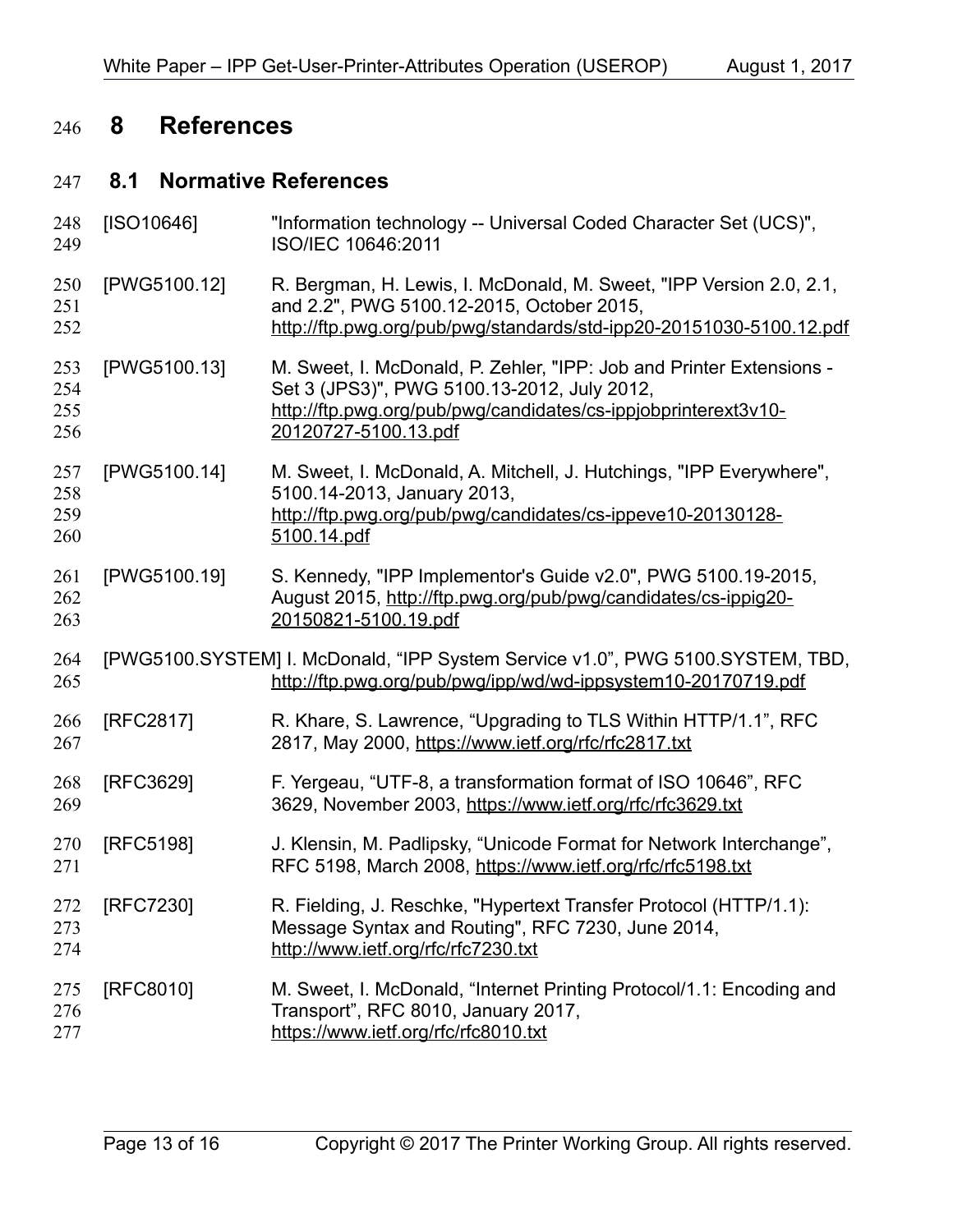<span id="page-13-14"></span><span id="page-13-13"></span><span id="page-13-12"></span><span id="page-13-11"></span><span id="page-13-10"></span><span id="page-13-2"></span><span id="page-13-1"></span><span id="page-13-0"></span>

| 278<br>279<br>280 | [RFC8011]                            | M. Sweet, I. McDonald, "Internet Printing Protocol/1.1: Model and<br>Semantics", RFC 8011, January 2017,<br>https://www.ietf.org/rfc/rfc8011.txt |  |
|-------------------|--------------------------------------|--------------------------------------------------------------------------------------------------------------------------------------------------|--|
| 281<br>282        | [UAX9]                               | Unicode Consortium, "Unicode Bidirectional Algorithm", UAX#9, May<br>2016, http://www.unicode.org/reports/tr9                                    |  |
| 283<br>284        | [UAX14]                              | Unicode Consortium, "Unicode Line Breaking Algorithm", UAX#14,<br>June 2016, http://www.unicode.org/reports/tr14                                 |  |
| 285<br>286        | [UAX15]                              | Unicode Consortium, "Normalization Forms", UAX#15, February 2016,<br>http://www.unicode.org/reports/tr15                                         |  |
| 287<br>288        | [UAX29]                              | Unicode Consortium, "Unicode Text Segmentation", UAX#29, June<br>2016, http://www.unicode.org/reports/tr29                                       |  |
| 289<br>290        | [UAX31]                              | Unicode Consortium, "Unicode Identifier and Pattern Syntax",<br>UAX#31, May 2016, http://www.unicode.org/reports/tr31                            |  |
| 291<br>292        | [UNICODE]                            | The Unicode Consortium, "Unicode® 10.0.0", June 2017,<br>http://unicode.org/versions/Unicode10.0.0/                                              |  |
| 293<br>294        | [UTS10]                              | Unicode Consortium, "Unicode Collation Algorithm", UTS#10, May<br>2016, http://www.unicode.org/reports/tr10                                      |  |
| 295<br>296        | [UTS35]                              | Unicode Consortium, "Unicode Locale Data Markup Language",<br>UTS#35, October 2016, http://www.unicode.org/reports/tr35                          |  |
| 297<br>298        | [UTS39]                              | Unicode Consortium, "Unicode Security Mechanisms", UTS#39, June<br>2016, http://www.unicode.org/reports/tr39                                     |  |
| 299               | <b>Informative References</b><br>8.2 |                                                                                                                                                  |  |
| 300<br>301        | [UNISECFAQ]                          | Unicode Consortium "Unicode Security FAQ", November2016,<br>http://www.unicode.org/fag/security.html                                             |  |
| 302<br>303        | <b>[UTR17]</b>                       | Unicode Consortium "Unicode Character Encoding Model", UTR#17,<br>November 2008, http://www.unicode.org/reports/tr17                             |  |
| 304<br>305        | [UTR20]                              | Unicode Consortium "Unicode in XML and other Markup Languages",<br>UTR#20, January 2013, http://www.unicode.org/reports/tr20                     |  |
| 306<br>307        | [UTR23]                              | Unicode Consortium "Unicode Character Property Model", UTR#23,<br>May 2015, http://www.unicode.org/reports/tr23                                  |  |

<span id="page-13-9"></span><span id="page-13-8"></span><span id="page-13-7"></span><span id="page-13-6"></span><span id="page-13-5"></span><span id="page-13-4"></span><span id="page-13-3"></span>[UTR33] Unicode Consortium "Unicode Conformance Model", UTR#33, November 2008,<http://www.unicode.org/reports/tr33> 308 309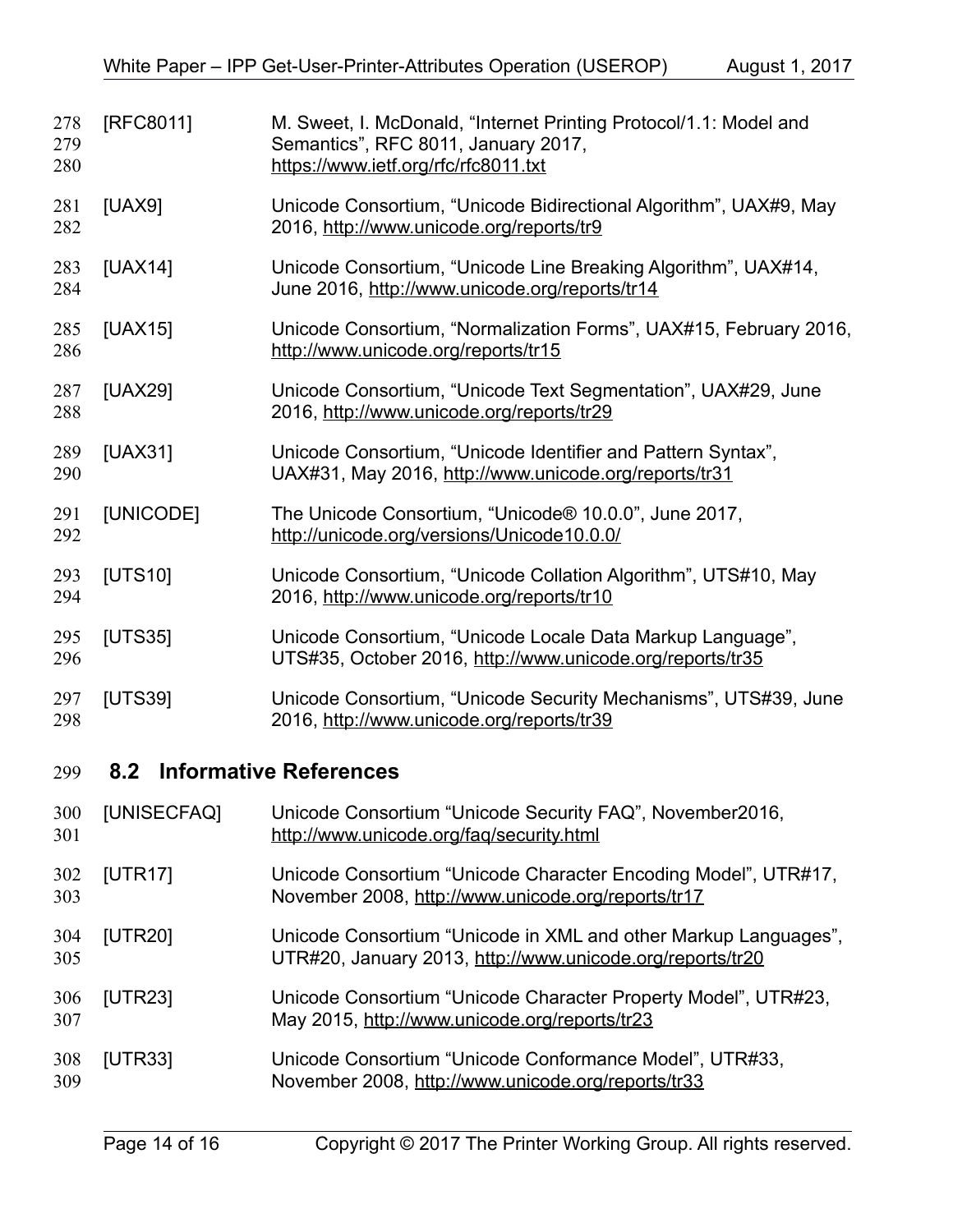## **9 Authors' Addresses** 310

- Primary authors: 311
- Smith Kennedy 312
- 11311 Chinden Blvd. MS 506 313
- Boise, ID 83714 314
- [smith.kennedy@hp.com](mailto:smith.kennedy@hp.com) 315
- The authors would also like to thank the following individuals for their contributions to this 316
- standard: 317
- Mike Sweet Apple Inc. 318
- Ira McDonald High North Inc. 319